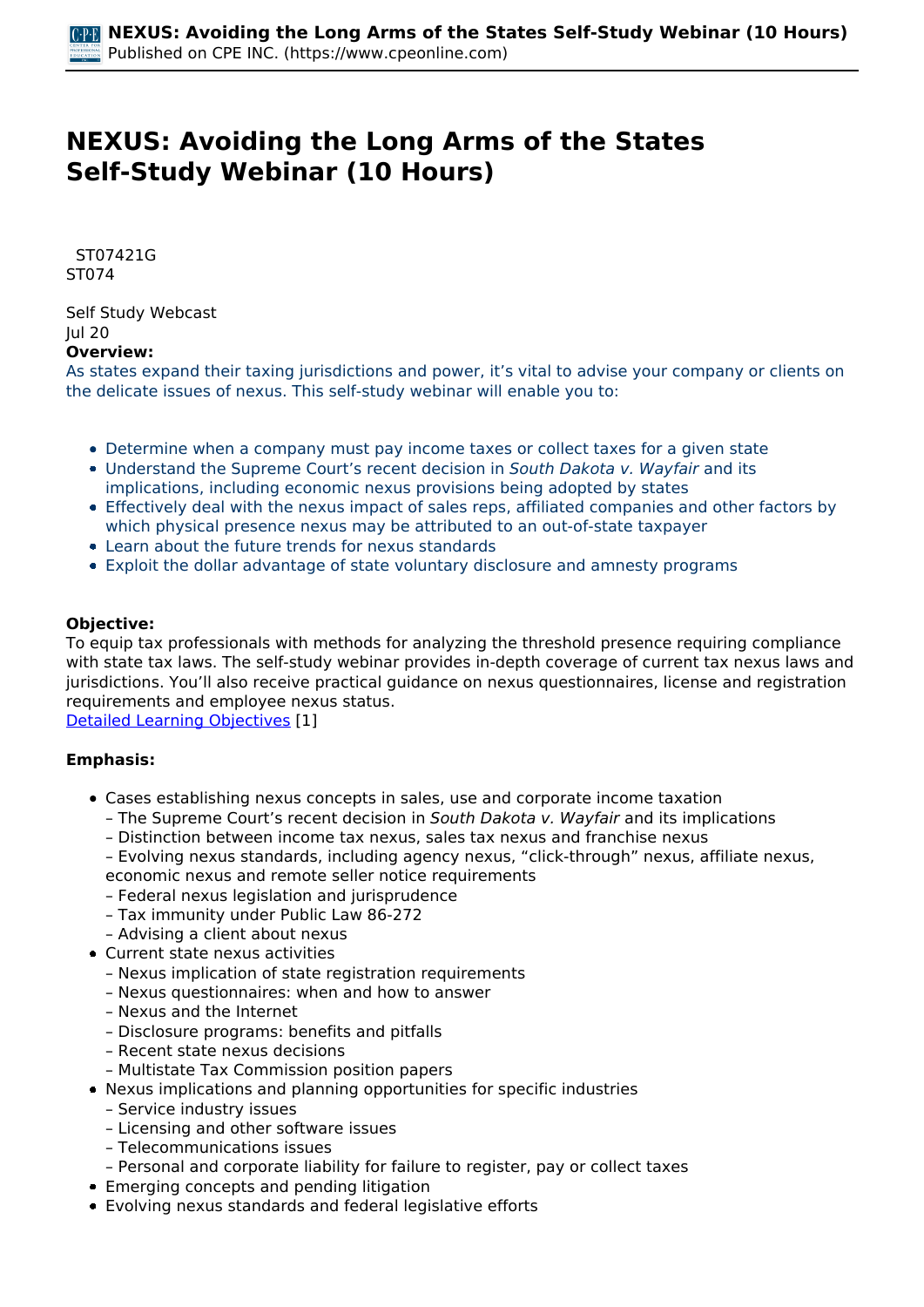

*• Identify the states' typical level of activity in seeking out new sources of revenue • Identify the variables within a determination of nexus • Recognize the type of tax generally requiring the highest level of contact with the state in order to create nexus • Identify the role of PL 86-272 in nexus determination • Recognize the most recent evolution in nexus/taxing authority via the Wayfair decision • Recognize the types of employment relationships that can create nexus for a business • Recognize the types of activities that generally would not meet the "substantial nexus" test • Identify the federal constitutional clause generally requiring a "minimal connection" between the company and the state in order to allow state taxation • Identify the court case that established the Commerce Clause requiring that the taxpayer have a "physical presence" in a state to meet the substantial nexus test • Recognize the trend among states regarding determining the existence of nexus prior to the Wayfair decision • Recognize the role of PL 86-272 in protecting business from state taxation activities • Identify the types of state taxes that are protected under PL 86-272 • Identify the significance of the Wrigley decision in the context of PL 86-272 • Recognize the activities protected and not protected from state taxing activity under PL 86-272 within the member states of the MTC • Recognize activities that would create nexus for the Texas Margins Tax • Identify the characteristics of the Ohio Commercial Activity Tax (CAT) • Recognize the characteristics of a unitary business as defined in the Butler Brothers case • Recognize the role of the Mobile Oil case in unitary taxation • Identify those states which still generally require separate filing • Recognize the lookback period for typical sales tax Voluntary Disclosure Agreements*

*Bottom***Prerequisite:** 

*Basic knowledge of business taxation.*